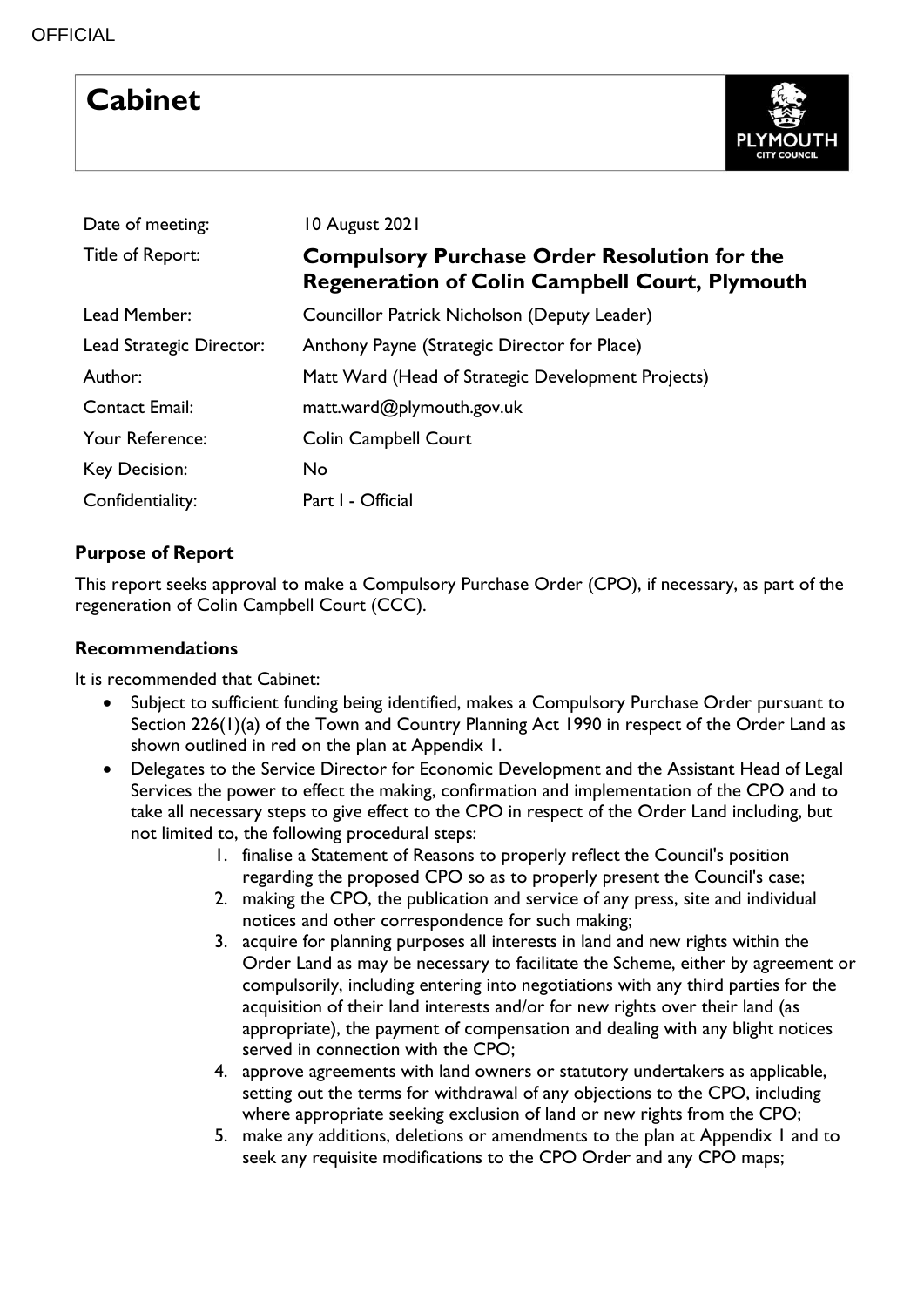- 6. seek confirmation of the CPO by the Secretary of State (or, if permitted, by the Council pursuant to Section 14A of the Acquisition of Land Act 1981) (the 1981 Act), including the preparation and presentation of the Council's case at any public inquiry which may be necessary;
- 7. publication and service of notices of confirmation of the CPO and thereafter to execute and serve any general vesting declarations and/or notices to treat and notices of entry, and any other notices or correspondence to acquire those interests within the area;
- 8. referral and conduct of disputes, relating to compulsory purchase compensation, at the Upper Tribunal (Lands Chamber).
- Delegates authority to the Strategic Director for Place and the Service Director for Finance to approve the financial terms of the compensation arising as a result of the CPO.
- Authorises in accordance with section 122 of the Local Government Act 1972, the appropriation of land owned by the Council within the Order Land, to planning purposes pursuant to section 203 of the Housing and Planning Act 2016, so development may proceed without obstruction in respect of any claimed third-party rights.

# **Alternative options considered and rejected**

It is considered that there is no alternative option to CPO that would guarantee delivery of the regeneration in a timely manner, should the situation arise where the required interests cannot be acquired or varied by agreement. Although every effort will be made to achieve a negotiated outcome, the redevelopment cannot proceed unless the option of making a CPO is available in the event that it is needed.

# **Relevance to the Corporate Plan and/or the Plymouth Plan**

The regeneration of CCC and the delivery of the new health hub will contribute to a number of the Council's corporate priorities, including:

- A vibrant economy, developing quality jobs and skills;
- Offer a wide range of homes; and
- Reduced health inequalities.

The project will improve the quality and accessibility of health services and will provide new employment and training opportunities.

# **Implications for the Medium Term Financial Plan and Resource Implications:**

The costs associated with the CPO, including any compensation or relocation expenses could be met from various sources, as set out in the Part II report.

# **Carbon Footprint (Environmental) Implications:**

It is intended that the new health hub would be a zero carbon development. This will be achieved through a combination of measures, including building orientation to maximise solar gain, excellent insulation and renewable energy sources.

# **Other Implications: e.g. Health and Safety, Risk Management, Child Poverty:**

The team responsible for the delivery of the health hub maintains a separate risk register for the project, as set out in the Part II report.

The health hub will help to address the health inequalities which exist in the city centre and nearby areas, by improving access to good quality healthcare for local residents.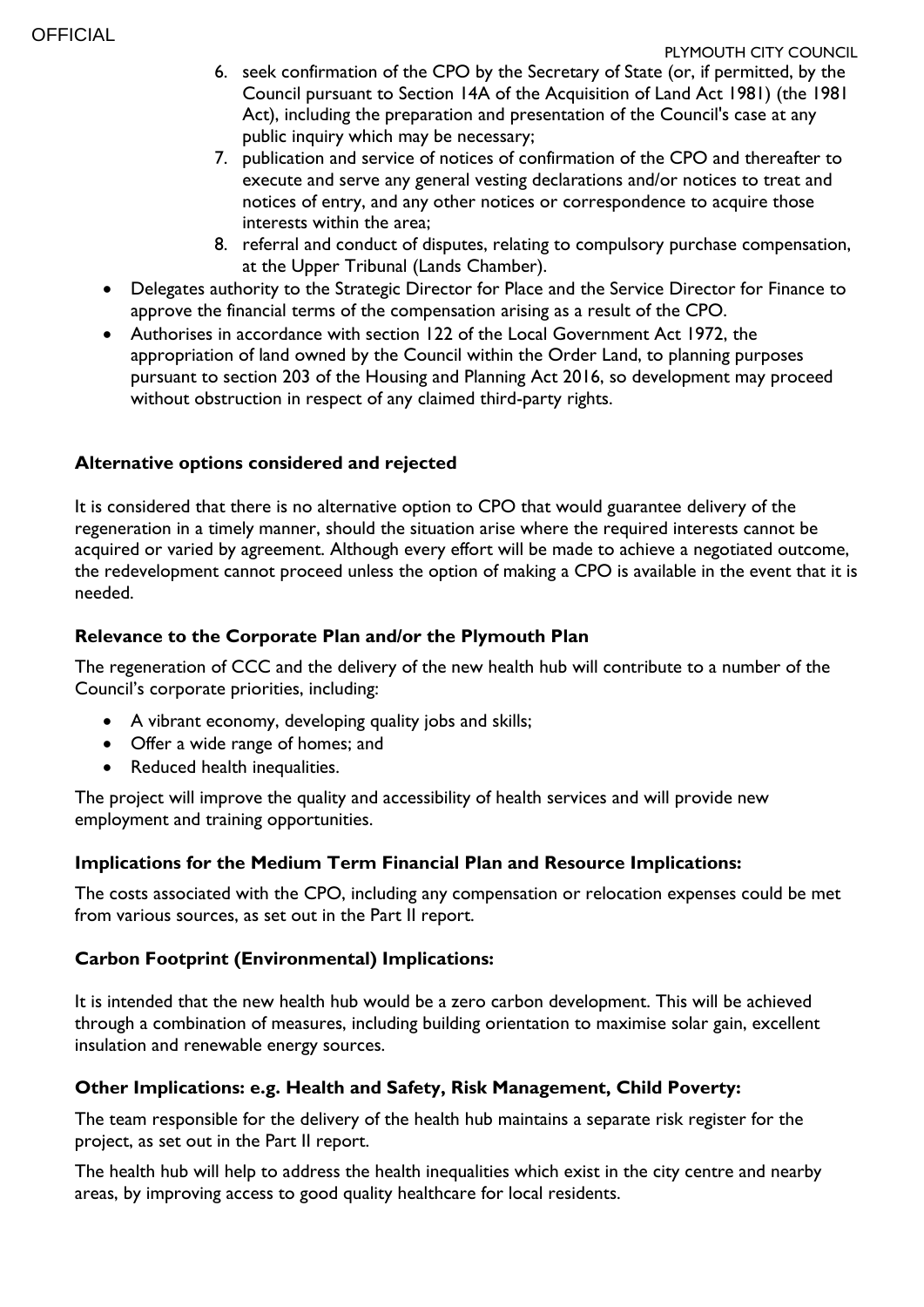An Equality Impact Assessment has been completed – see Appendix 5.

# **Appendices**

|                | <b>Ref. Title of Appendix</b>                                       | <b>Exemption Paragraph Number</b> (if applicable)<br>If some/all of the information is confidential, you must indicate<br>why it is not for publication by virtue of Part 1 of Schedule 12A<br>of the Local Government Act 1972 by ticking the relevant box. |   |                           |   |   |   |  |  |  |
|----------------|---------------------------------------------------------------------|--------------------------------------------------------------------------------------------------------------------------------------------------------------------------------------------------------------------------------------------------------------|---|---------------------------|---|---|---|--|--|--|
|                |                                                                     |                                                                                                                                                                                                                                                              | 2 | 3                         | 4 | 5 | 6 |  |  |  |
|                | Proposed location for the new health hub at<br>Colin Campbell Court |                                                                                                                                                                                                                                                              |   |                           |   |   |   |  |  |  |
| 2              | Plan                                                                |                                                                                                                                                                                                                                                              |   | $\mathsf{x}$              |   |   |   |  |  |  |
| 3a             | Plan                                                                |                                                                                                                                                                                                                                                              |   | $\mathsf{x}$              |   |   |   |  |  |  |
| 3b             | Plan                                                                |                                                                                                                                                                                                                                                              |   | $\mathsf{x}$              |   |   |   |  |  |  |
| $\overline{4}$ | Briefing report                                                     |                                                                                                                                                                                                                                                              |   | $\boldsymbol{\mathsf{x}}$ |   |   |   |  |  |  |
|                | <b>Equalities Impact Assessment</b>                                 |                                                                                                                                                                                                                                                              |   |                           |   |   |   |  |  |  |

# **Background papers:**

| Title of any background paper(s) | <b>Exemption Paragraph Number</b> (if applicable)<br>If some/all of the information is confidential, you must indicate why it<br>is not for publication by virtue of Part 1 of Schedule 12A of the Local<br>Government Act 1972 by ticking the relevant box. |  |  |  |  |   |  |  |
|----------------------------------|--------------------------------------------------------------------------------------------------------------------------------------------------------------------------------------------------------------------------------------------------------------|--|--|--|--|---|--|--|
|                                  |                                                                                                                                                                                                                                                              |  |  |  |  | O |  |  |
|                                  |                                                                                                                                                                                                                                                              |  |  |  |  |   |  |  |
|                                  |                                                                                                                                                                                                                                                              |  |  |  |  |   |  |  |

# **Sign off:**

| Fin                                                                                        | $p$ . 21.<br>22.73 | Leg | LS/37<br>085/A<br>C/2/8<br>/2 I | <b>Mon</b><br>Off |  | <b>HR</b> |  | <b>Assets</b> |  | Strat<br>Proc |  |
|--------------------------------------------------------------------------------------------|--------------------|-----|---------------------------------|-------------------|--|-----------|--|---------------|--|---------------|--|
| Originating Senior Leadership Team member: Anthony Payne (Strategic Director for Place)    |                    |     |                                 |                   |  |           |  |               |  |               |  |
| Please confirm the Strategic Director(s) has agreed the report? Yes                        |                    |     |                                 |                   |  |           |  |               |  |               |  |
| Date agreed: 30/07/2021                                                                    |                    |     |                                 |                   |  |           |  |               |  |               |  |
|                                                                                            |                    |     |                                 |                   |  |           |  |               |  |               |  |
| Cabinet Member approval: Approved verbally by Councillor Patrick Nicholson (Deputy Leader) |                    |     |                                 |                   |  |           |  |               |  |               |  |
| Date approved: 27/07/2021                                                                  |                    |     |                                 |                   |  |           |  |               |  |               |  |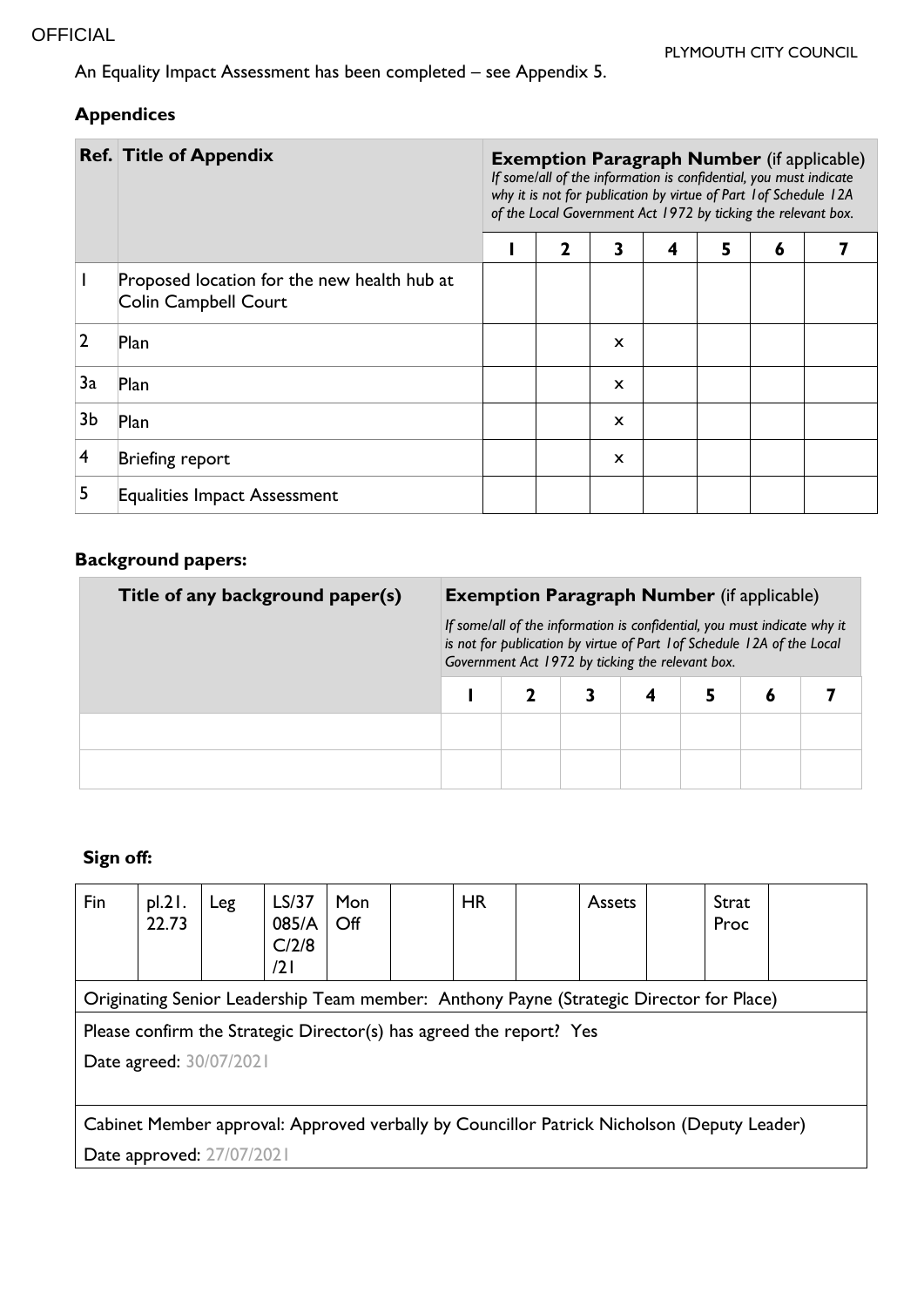#### **Background**

The Council has been working with a number of health providers and is proposing to deliver a new health hub (the Scheme), which would form the first phase of the redevelopment of CCC. In order to deliver the project, some of the existing car park would be redeveloped and a number of the existing commercial properties will also need to be demolished.

Over recent years the Council has acquired a number of long leasehold interests at CCC. However, in order to deliver the new health hub further leasehold interests may need to be acquired and other property interests varied. The Council has already had a number of discussions with all of the properties in the area which would be affected and intends to agree terms with all of the affected parties through a process of negotiation. However, in the event that these negotiations are unsuccessful, the Council would seek to acquire or vary the interests necessary through the use of its compulsory purchase powers.

#### **Reasons for Decision**

Colin Campbell Court has been identified as a key strategic regeneration opportunity. The 2016 City Centre Masterplan identified the redevelopment of the site as a "major intervention" and the Plymouth and South West Devon Joint Local Plan (JLP, adopted in 2019) notes that "the site offers significant potential to improve the West End" and "offers an important opportunity to improve the environment and the arrival to the city from the west and its relationship to Western Approach".

The Scheme is expected to have a number of significant benefits for the city. These include:

- Provision of better healthcare;

- Reduction of inequalities in healthcare provision;

- More people working in and visiting the city centre, helping to support city centre businesses, particularly in the West End;

- Creation of new permanent skilled jobs and construction jobs;

- Improvements to the quality of the built form in this part of the city, by replacing a number of rundown premises with a new, high quality building;

- Zero carbon building will help to set better environmental standards;

- The possible provision of new homes above the health hub; and

- A major catalyst for further phases of regeneration at Colin Campbell Court and other local sites.

The regeneration of CCC and the delivery of the new health hub will contribute to a number of the Council's corporate priorities, including:

- A vibrant economy, developing quality jobs and skills;
- Offer a wide range of homes; and
- Reduced health inequalities.

The project will improve the quality and accessibility of health services and will provide new employment and training opportunities.

The main benefit of the use of compulsory purchase powers is the certainty of being able to obtain vacant possession to a planned programme. This is vital in order give the Council confidence that the Scheme will be delivered. This is because, once the CPO is confirmed and the legal challenge period has passed, the CPO can be implemented and a date for vacant possession fixed in accordance with the project programme, which can immediately follow or coincide with the programme for construction.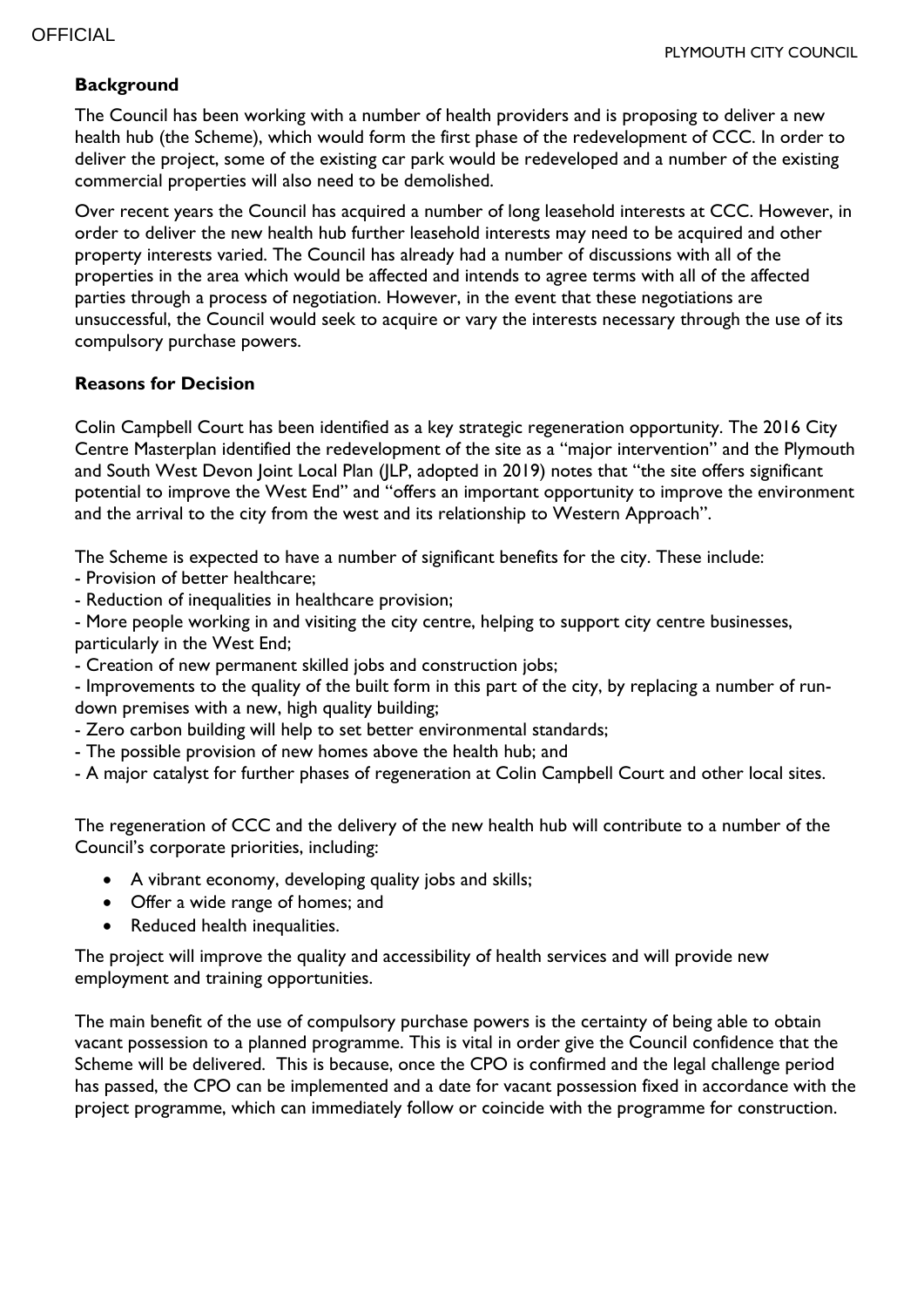#### **OFFICIAL**

#### **Planning**

Land at Colin Campbell Court (CCC) is allocated for development in the Plymouth & South West Devon Joint Local Plan 2014 – 2034 (JLP). Specifically, Policy PLY7 of the JLP allocates the land for "high-quality residential led mixed use development which will transform the western approach to the City Centre and establish a new residential community".

The Council (as the acquiring authority) will need to demonstrate the Scheme is unlikely to be blocked by any physical or legal impediments to implementation – for example, works requiring planning consent. The Secretary of State will not confirm a CPO until he/she is satisfied that a planning permission has been granted. Where planning permission has yet to be granted, the acquiring authority should demonstrate to the confirming minister that there are no obvious reasons why it might be withheld. The Order Land does not have any significant planning constraints such as Conservation Area status, Listed Buildings, Scheduled Ancient Monument or environmental designations which would prevent public realm and highway improvement works. Formal discussions with the Local Planning Authority have been taking place to fully understand the planning material considerations and requirements of the Scheme.

#### **Efforts to Acquire by Agreement**

The Government's "Guidance on Compulsory purchase process and The Crichel Down Rules" (Ministry for Housing Communities and Local Government CPO Guidance July 2019) (the "CPO Guidance") at paragraph 17 states that acquiring authorities are expected to provide evidence that meaningful attempts at negotiation have been pursued or at least genuinely attempted, save for lands where land ownership is unknown or in question.

Part of the justification for obtaining confirmation of a CPO would involve demonstrating that compulsory purchase powers are necessary because the land required cannot be acquired by agreement. Compulsory purchase is seen as a last resort and the acquiring authority must be able to show that it has made genuine attempts to acquire the land by negotiation. The Council has made significant efforts to acquire all interests by voluntary agreement and this can be thoroughly evidenced. The Guidance expects that the Council will be required to continue those efforts and detailed evidence of those further efforts should be available prior to the making of a CPO.

The CPO will include all occupiers and all interests that are included within the Order Land (identified on the map at Appendix 1) (to the extent that these have not been acquired by the Council), as well as those that have any interest over that land including adjoining owners. All owners and occupiers will be written to as part of the land referencing process that precedes the making of the CPO, and all relevant names and addresses will be included in the final CPO.

#### **Appropriation**

Construction of the Health Hub will potentially interfere with various rights benefitting owners adjoining or in close proximity to the Order Land. Section 203 of the Housing and Planning Act 2016 provides the powers that will enable the Council to override any claim for an injunction in respect of rights and covenants adversely interfered with as a result of the construction of the Health Hub. On this basis the Council intends to appropriate all those parts of the Order Land which are currently owned by the Council for planning purposes in order to allow the Health Hub to come forward, without the risk of an injunction from third party landowners. In effect, these are converted into a right of compensation. The acquisition of land pursuant to the CPO will be for planning purposes, thereby similarly overriding any infringed rights.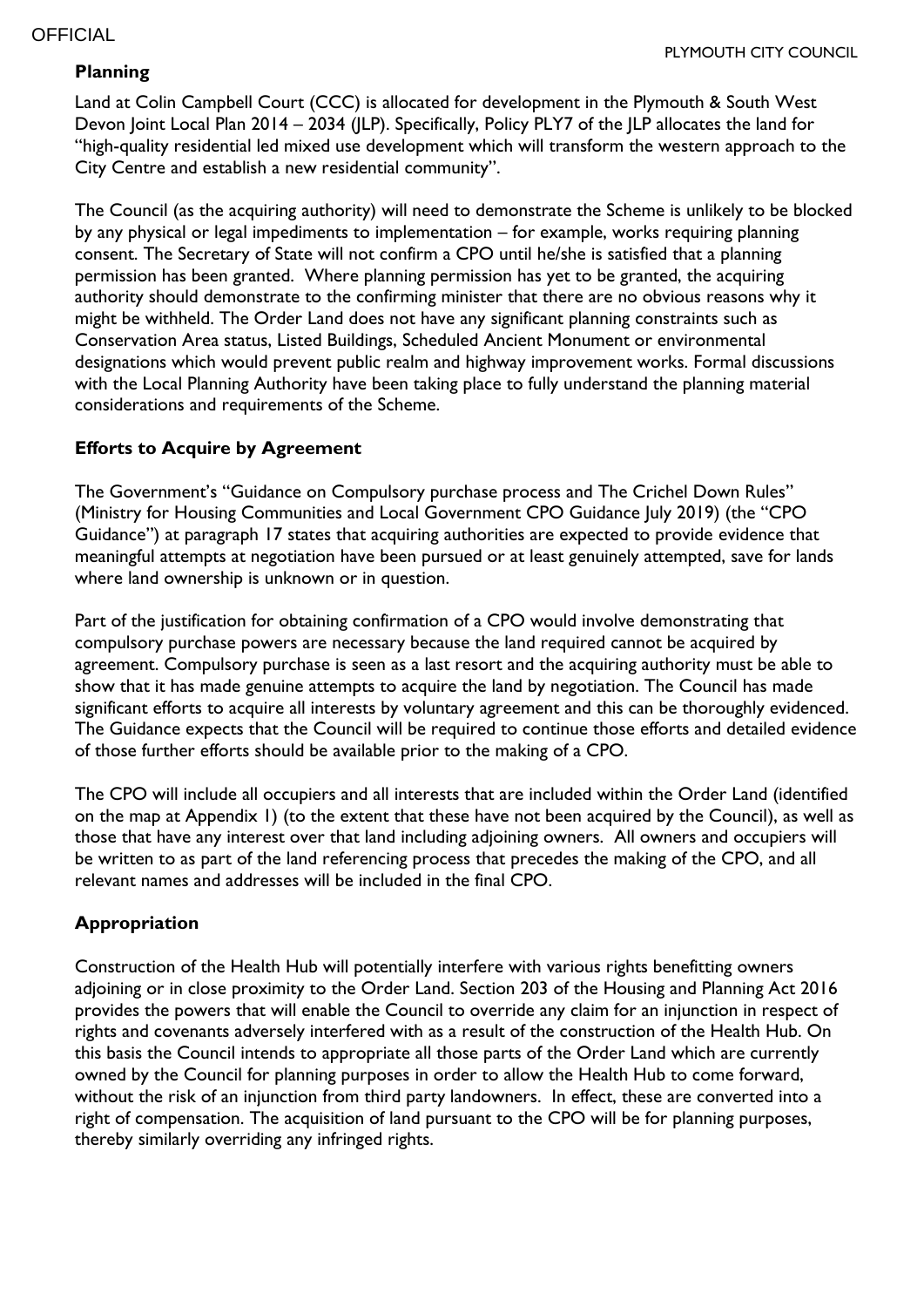#### PLYMOUTH CITY COUNCIL

#### **Funding**

Revenue funding for the initial feasibility and planning application phases of the project has already been secured and a business case will be submitted for the external capital funding required.

# **Legal**

The compulsory purchase process is governed by law, principally the Acquisition of Land Act 1981. There is a public and lawful process which must be followed by the Council to secure the Secretary of State's confirmation of the CPO.

Under section 226(1)(a) of the Town and Country Planning Act 1990 the Council has the power, on being authorised to do so by the Secretary of State, to acquire compulsorily any land in their area if it thinks the acquisition will facilitate the carrying out of development, re-development or improvement on or in relation to the land. The Council must not exercise the power under section 226(1)(a) unless it thinks the development, re-development or improvement is likely to contribute to the achievement of any one or more of the following objects: (a) the promotion or improvement of the economic wellbeing of their area; (b) the promotion or improvement of the social well-being of their area; (c) the promotion or improvement of the environmental well-being of their area.

The Secretary of State will only confirm the CPO if he/she is satisfied there is a compelling case in the public interest to do so.

The Council has been in contact and initiated discussions with those whose land and interests are required, and is seeking to acquire the land and interests by agreement. These efforts to acquire the land and interests by agreement will continue. However, without the use of compulsory purchase powers it may not be possible to acquire all of the required land and interests within a reasonable timeframe.

Those who wish to object to the CPO may do so and are entitled to request a public inquiry be held to consider the case for, and the objections to, the CPO. Those whose land and interests are acquired will be entitled to compensation calculated on the basis of legislation and related case law.

The preparation of a CPO and related documents is a technical and complex area carrying a risk of challenge. The Council will retain experienced legal advice throughout the process.

#### **Human Rights**

Consideration must also be given to the interference of rights protected by the Human Rights Act 1998, including Article 8 (respect for private and family life and home) and Article 1 (the right to peaceful enjoyment of property) of the European Convention on Human Rights. A decision to make a CPO must strike a fair balance between the public interest associated with the regeneration of the land and interference with private rights.

The Council considers that there is a compelling case in the public interest for the exercise of the Council's CPO powers and that, as a result, any interference with the private rights of those affected as a result of the CPO would be lawful, justified and proportionate.

#### **Equalities and Diversity**

The public sector equality duty under section 149 of the Equality Act 2010 requires the Council to have due regard to: (i) the need to eliminate discrimination, harassment, victimisation and any other